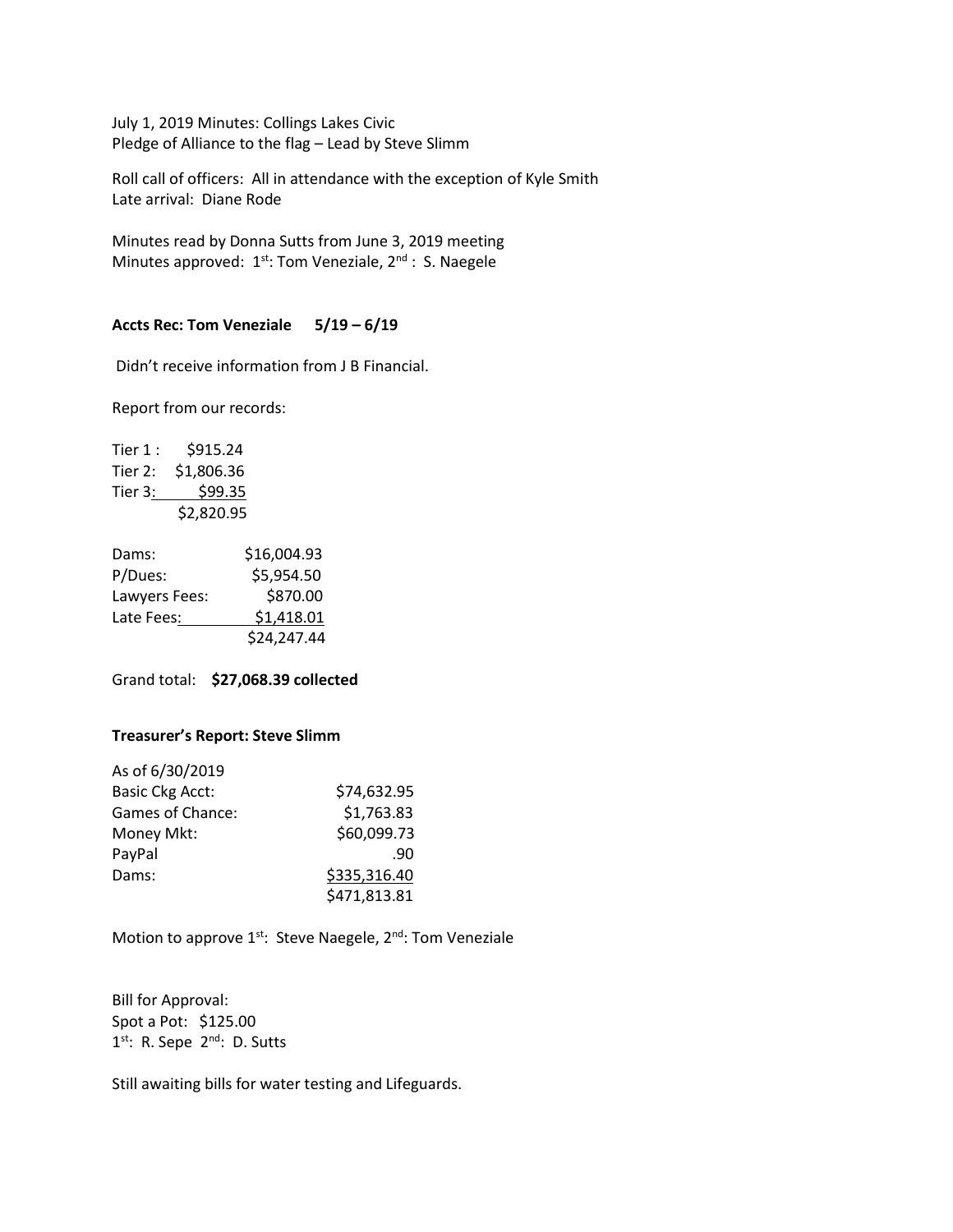Dams: Steve Bailey (Steve Slimm)

Braddock had a total of (6) boards returned, and Lake George (3). These were taken out due to all the rain we were receiving. All water levels should be back to normal.

Rec'd info from our engineer Beth Ann Grasso, that 1<sup>st</sup> dam/Braddock must be done first due to water levels/elevation between the 2 dams.

We've only rec'd 1 estimate back from R D Zully, we sent out 7 requests for bids.

Our Engineer, is currently working with R D Zully on 3 dams, and she highly recommends them. They've done several dams in the area and are well experienced.

If R D Zully accepts, and all engineer reports, etc. are good to go, we will be dropping Braddock Lake in November, to the channel, to start to rebuild of Braddock Dam (estimate time frame was 6 months (weather permitting).

Dam will be opened up, so all wildlife can go down stream.

Water tested, and passed.

### **Grounds: Josh Anderson**

Beach tags have arrived, we have 3000 tags, to be dispersed thru out the next several weeks. If paid in Full, every household will be receiving (4) tags. These beach tags will only be good for 2019.

Had another quick clean up at  $1<sup>st</sup>$  beach, making sure all looks good since Fire Truck Parade would be lining up in this area. Only had (3) people show, but they got done the beach and a side road.

Next time a clean up is scheduled will put as a facebook event, instead of a post. (All supplies will be provided, along with water and/or Gatorade.)

# Welcome Committee: Paul Barrie (nothing to report – not in attendance)

### **Fundraising/Activities: Diane Rode/Donna Sutts**

Passed on Best Decorated Bike contest due, will return next year.

We are still selling Wawa Hoagie Coupons for \$4.00/each, they are good for shorti size hoagies, and/ or breakfast sandwiches.

Also raffling off picture taken of  $1<sup>st</sup>$  beach, donated by: Barbara Boyle tickets are being sold for \$1 each, or \$5.00 for an arm length, ticket will be pulled at September's CLCA Meeting.

#### **Presidents Report (Nothing to Kyle absence)**